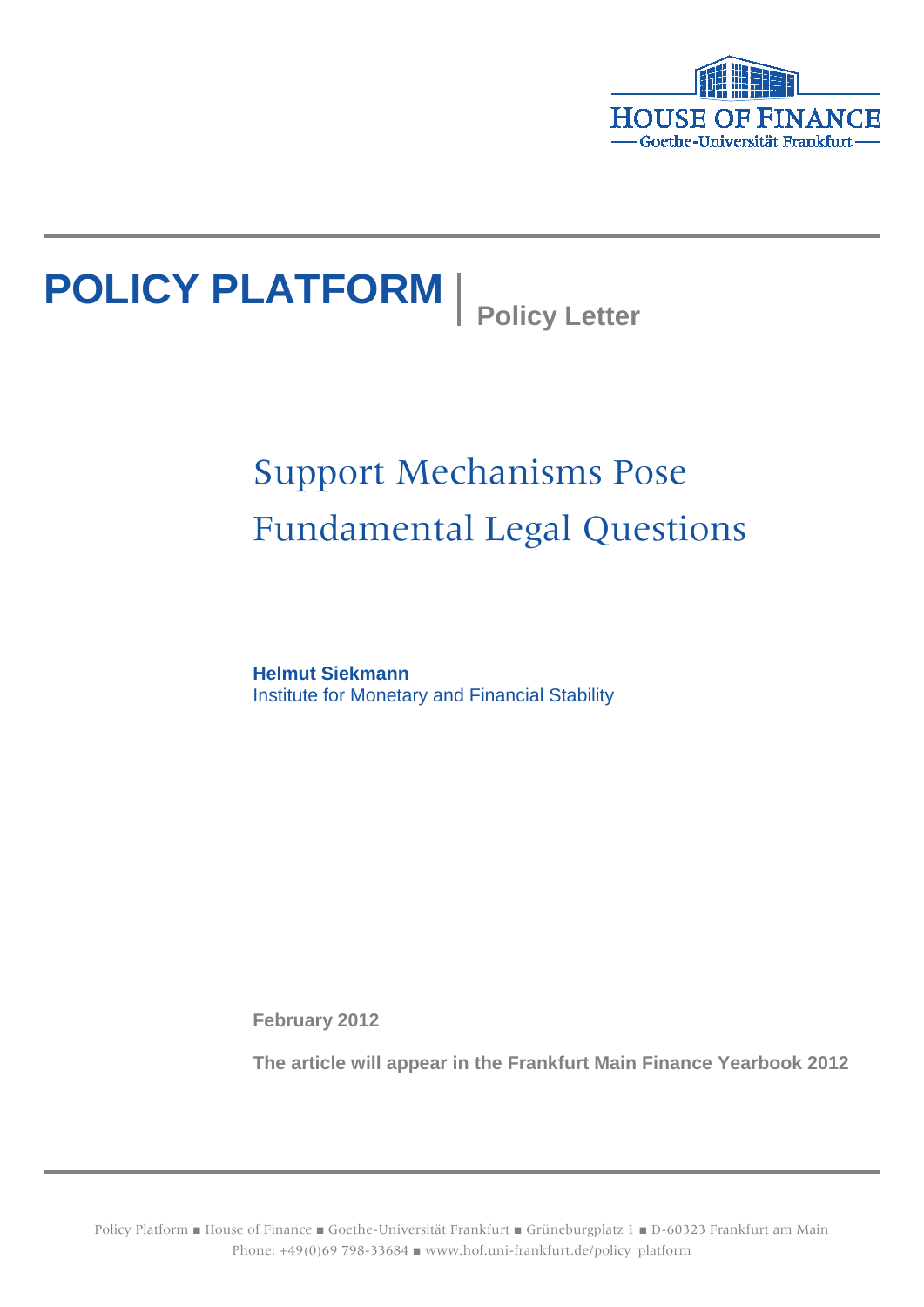### **Support mechanisms pose fundamental legal questions**

#### *Helmut Siekmann*

The crisis in the financial markets has led to a sovereign debt crisis. Public sector budget deficits in many countries have increased dramatically, as have their national debts. This was the result of the economic collapse and the methods used in handling it – in addition to extremely costly bank bailouts. Several member states of the European Union ran into difficulties in assuming the loans needed. Eurozone member states ran the risk of insolvency. These developments were misleadingly termed the "euro crisis". Extensive countermeasures ensued.

Particularly precarious was the performance of Greece, whose government had not only provided false statistics at the time the euro was introduced, but, within a short space of time in the autumn of 2009, repeatedly had to revise its actual public sector deficit upwards. This lead to a drastic rise in interest rates. In some cases, funding in the capital markets was not possible at all, even though the capital markets and credit rating agencies had rated all the debt of countries in the European economic area as risk-free only a short time previously. They had possibly allowed themselves to sway to this erroneous assessment by legislation according to which these securities are to be rated like central bank money. European and national bank supervisory legislation is a particularly problematic area. It allows for capital requirements to be calculated by assigning an indiscriminate zero-risk weight to these securities, which means that in the financial statements they do not have to be backed by shareholder equity.

#### **The temporary measures**

On March 25, 2010, the heads of state of the eurozone member states initially declared themselves willing to support Greece with bilateral loans in addition to assistance from the International Monetary Fund (IMF). On April 23, 2010, Greece applied for the financial assistance offered by member states and the IMF. In its meeting of May 2, 2010, member states of the euro group approved loans of up to EUR 110 bn. Individual countries sought to provide a total of EUR 80 bn under strict lending terms, while the IMF was to take over a share of EUR 30 bn.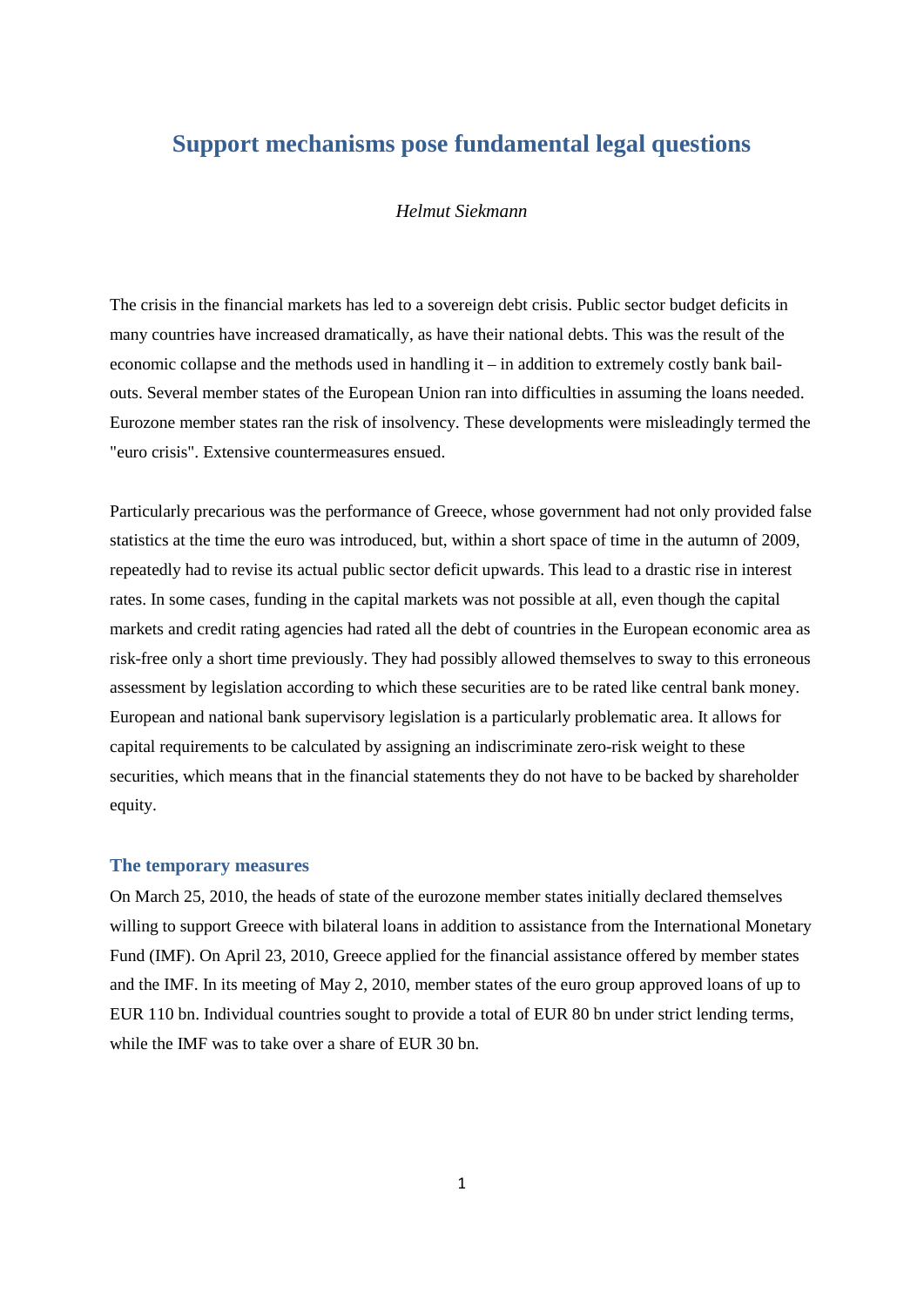#### **The general support program**

On May 7, 2010, the heads of state of the euro group convened once more and agreed to a "euro rescue parachute" of a much broader European scope. The details were further developed by the ministers of finance and economic affairs on May 9, 2010, and consisted of two main components: The European Financial Stabilization Mechanism (EFSM), which provides EU funds, and the European Financial Stability Facility (EFSF), a special purpose vehicle meant to provide assistance to member states of the euro group. As a third component, loans from the IMF were added. The measures were limited to two years. In addition, the European Central Bank (ECB) became involved in this assistance program. The ECB board introduced a program aimed at the securities markets that authorizes national central banks to make secondary-market purchases of exchange-listed debt securities issued by central governments or public entities of member states. Debt securities issued by private legal entities, on the other hand, may be purchased in the primary market as well as in the secondary market, as long as they meet certain eligibility criteria. In addition to these measures there were two programs for purchasing covered bonds. The volume of the "rescue parachute" was set at EUR 750 bn. The distribution is as follows:

- Up to EUR 60 bn can be granted by the EU in the form of a loan or line of credit.  $(1)$
- Up to EUR 440 bn can be made available to member states of the euro group via the EFSF. (2)
- Up to EUR 250 bn in support is to be contributed by the International Monetary Fund. (3)

(1) The act passed to introduce the EFSM authorizes the Commission to take out loans on behalf of the European Union. The act is expressly based on Art. 122 Section 2 TFEU, which allows for EU assistance in the event of natural disasters and other extraordinary emergencies beyond the control of the receiving country. Whether these conditions are actually present is not certain. By virtue of authorizing this borrowing, the highly controversial eurobonds have essentially already been created, just not as a direct obligation of the member states, but as an obligation of the EU. Not only member states of the eurozone would have to vouch for payment of these loans, but ultimately also those member states who have not (or not yet) introduced the euro.

2) The EFSF was incorporated on June 7, 2010, as a joint-stock company, the shares of which were transferred to the member states of the euro group on a pro-rata basis, corresponding to the capital shares each national central bank holds in the ECB. Further details are set forth in a framework agreement, in which the contractual partners committed to dissolve the company on June 30, 2013. This was meant to ensure that the EFSF is not an institution of the EU. It is nonetheless still not certain whether its incorporation is compatible with the provisions of European law. While it does serve the requirement of keeping the EU together, the assistance could still be in violation of a "no bail out"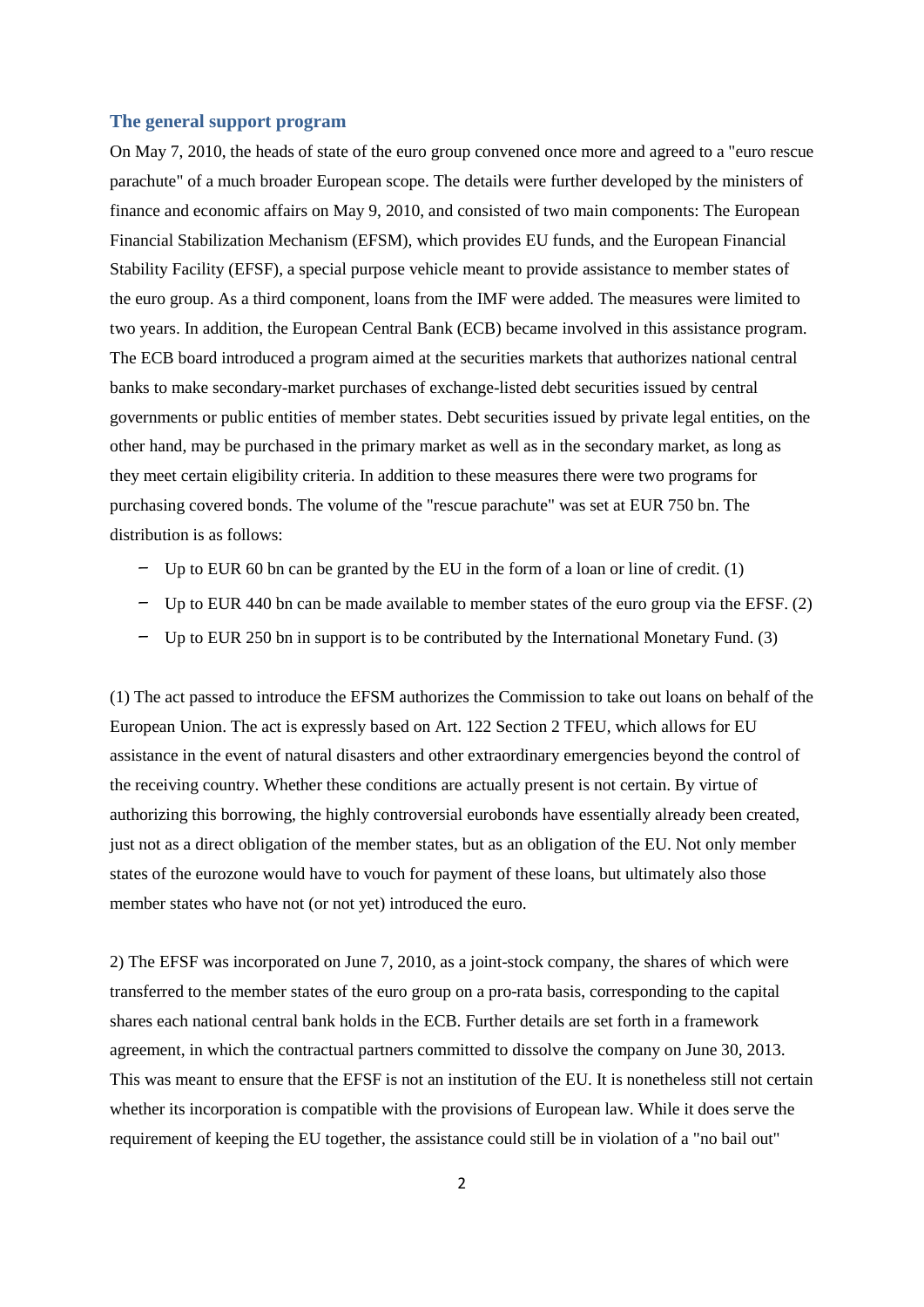clause in European Union primary law. An argument in favor of the latter contention is that the creators of the Maastricht Treaty intended for each state to bear the consequences of its own fiscal policies. If assistance can be expected as soon as the markets' own sanctioning mechanisms begin to kick in – higher interest rates, for instance – there would be little incentive to actually adhere to the required sound budgetary policy. The consequences might threaten the coherence of the monetary union, but also that of the EU as a whole. The example of the US, where there is a unified currency for an economic area that is hardly more homogenous than the eurozone, shows that the monetary union's continuation can only be ensured by strict refusal of general budgetary assistance when the states of the union experience financial distress. The legal concerns were taken so seriously that not even a year later the primary laws of the European Union were amended. The new Art. 136 Section 3 TFEU was created, which now allows for financial support – under very strict conditions – from member states whose currency is the euro. The important aspect to bear in mind is that this permission was not granted to the EU but to member states. Even if this clause can either be interpreted a mere clarification or as a constitutive regulation, it still limits the freedom of member states to provide assistance. Otherwise its narrow wording would not make sense. Bilateral assistance to Greece and the EFSF was determined to be compatible with German constitutional law by the German Federal Constitutional Court in its ruling of September 7, 2011, with certain reservations. The court made no pronouncement on compatibility with European Union law, although there would have been reasons for doing so. Above all, the court underscored observance of the budget autonomy of the German Bundestag. In very general terms, the court considers it to be impermissible for the parliament to transfer its "budgetary responsibility" by means of the "undefined budgetary policy authorizations of other agents". In particular, "nor is the law to give rise to mechanisms of a financial nature that […] could lead to unmanageable charges affecting the budget in a significant way in the absence of prior constitutive agreement, whether through expenditures or loss of revenues". Budgetary authorities have to make their decisions "free of external decisions on the part of the bodies of the EU and other member states of the European Union" and had to remain "masters of their own decisions". For this reason, no "permanent mechanisms of international law may be established that might in practice amount to liability for the free decisions of other nations." Yet the court demanded only individual authorization where measures of "great significance in the international or federal context are concerned". Insofar as "supranational agreements are made", which could be of "structural significance" to German budget laws, not only would each individual disposition require approval by the German Parliament, but the existence of adequate parliamentary influence over the manner in which available funds are treated would also have to be ensured. This requirement may only be met by means of a very precise and detailed control of how receiver states manage their budgets on the part of the Federal Republic of Germany, as the provider of financial assistance, including the involvement of the German Federal Court of Audit. This explains the current debate over control of the use of funds.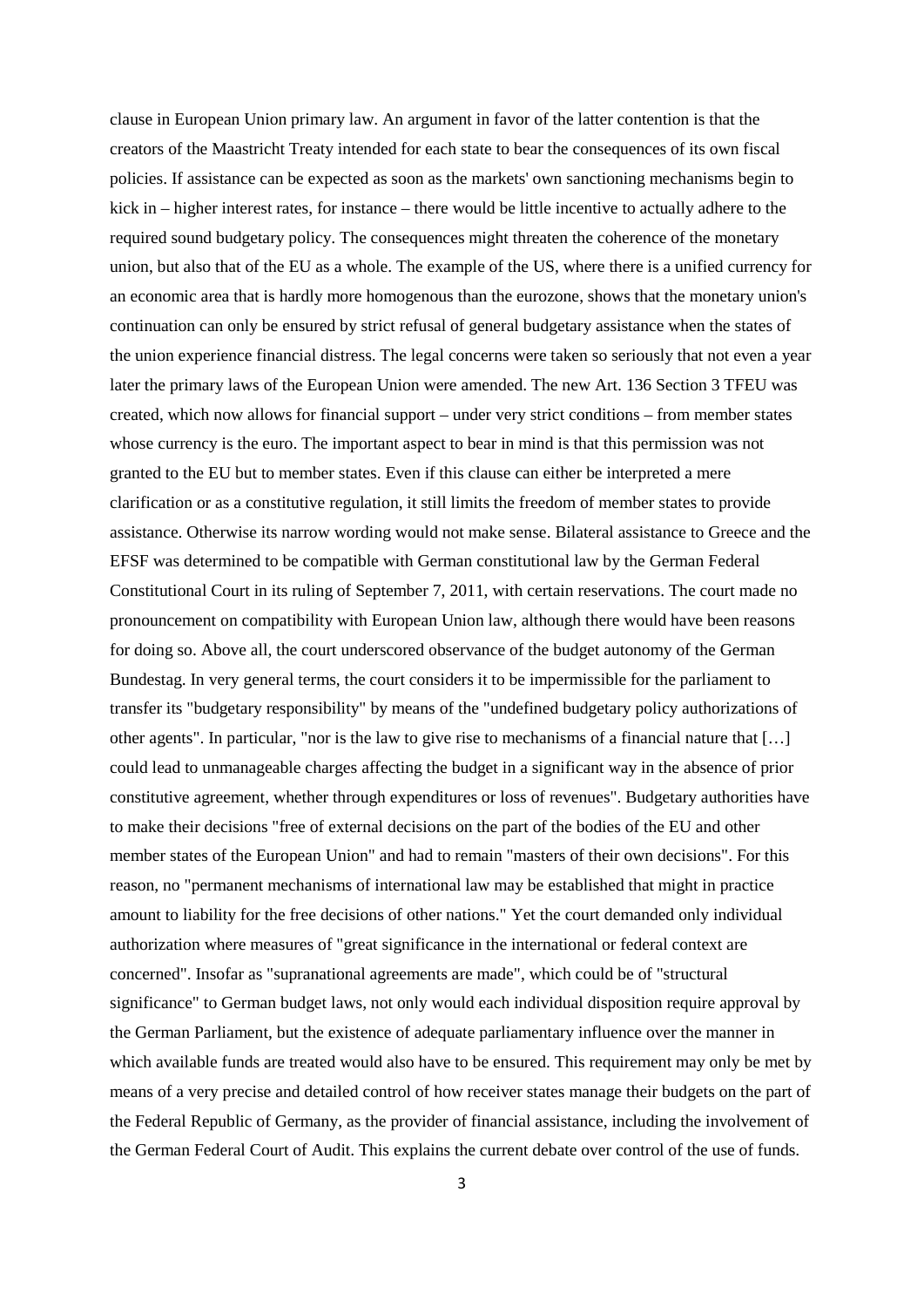(3) The involvement of the International Monetary Fund in the support program gives rise to several legal questions. The fund was founded for the purpose of avoiding and rectifying imbalances in balance of payments accounts. However, that the financial support of member states of the eurozone is primarily aimed at correcting balance of payments divergences is by no means certain. Far more, it is the preservation of the solvency of public authorities that is the main issue. The designated receivers of this assistance share the same currency and have transferred their monetary sovereignty to the EU and its institutions. Yet the IMF is aimed at balancing out divergences between states with different currencies.

#### **Purchase of debt instruments by the ESCB**

The conduct of the European System of Central Banks (ESCB) has given rise to considerable concern. The tasks of the ESCB do not include rescuing insolvent banks, banking systems or sovereign public authorities by direct or indirect means. No independent economic or financial policy responsibilities were transferred to it. It would make little sense to enumerate the "ESCB's fundamental purposes", were it able to assume further tasks in the absence of express authorization. The transfer of further responsibilities to it was rejected when the Maastricht Treaty was drawn up. The only item permitted was a contribution on the part of the "competent authorities" towards the "smooth implementation" of measures taken in the area of "supervision of credit institutions" and "the stability of the financial system". Nor would a sweeping prohibition on financing the loans of sovereign public authorities make any sense, if bonds can be purchased on the secondary market virtually at whim. The short-term acquisition of debt instruments on the secondary market may be a further monetary policy measure within the permitted open market policy (Art. 18.1. of the ESCB and ECB Statute).

The purchase of government bonds with horizons of over one year can no longer be justified in terms of the requirements of a "monetary policy transmission mechanism" that is allegedly malfunctioning. This applies particularly to cases where bonds are held long-term. Purchasing programs used to subsidize the interest rates the market is demanding of solvent member states down to manageable levels are no longer monetary policy measures but belong to the realm of fiscal policy. This must be clearly distinguished from monetary policy. The primary laws of the EU unequivocally did not assign the ESCB competence over fiscal and growth policies. Directly or indirectly financing member states of the EU on the part of the ESCB is in any event strictly prohibited.

#### **Expanding the competencies of the EFSF**

On July 21, 2011, the heads of state of the eurozone announced that they sought to improve the effectiveness of the EFSF and increase its flexibility. While financial support was originally only supposed to be granted in the form of loan and loan facility agreements, support could now be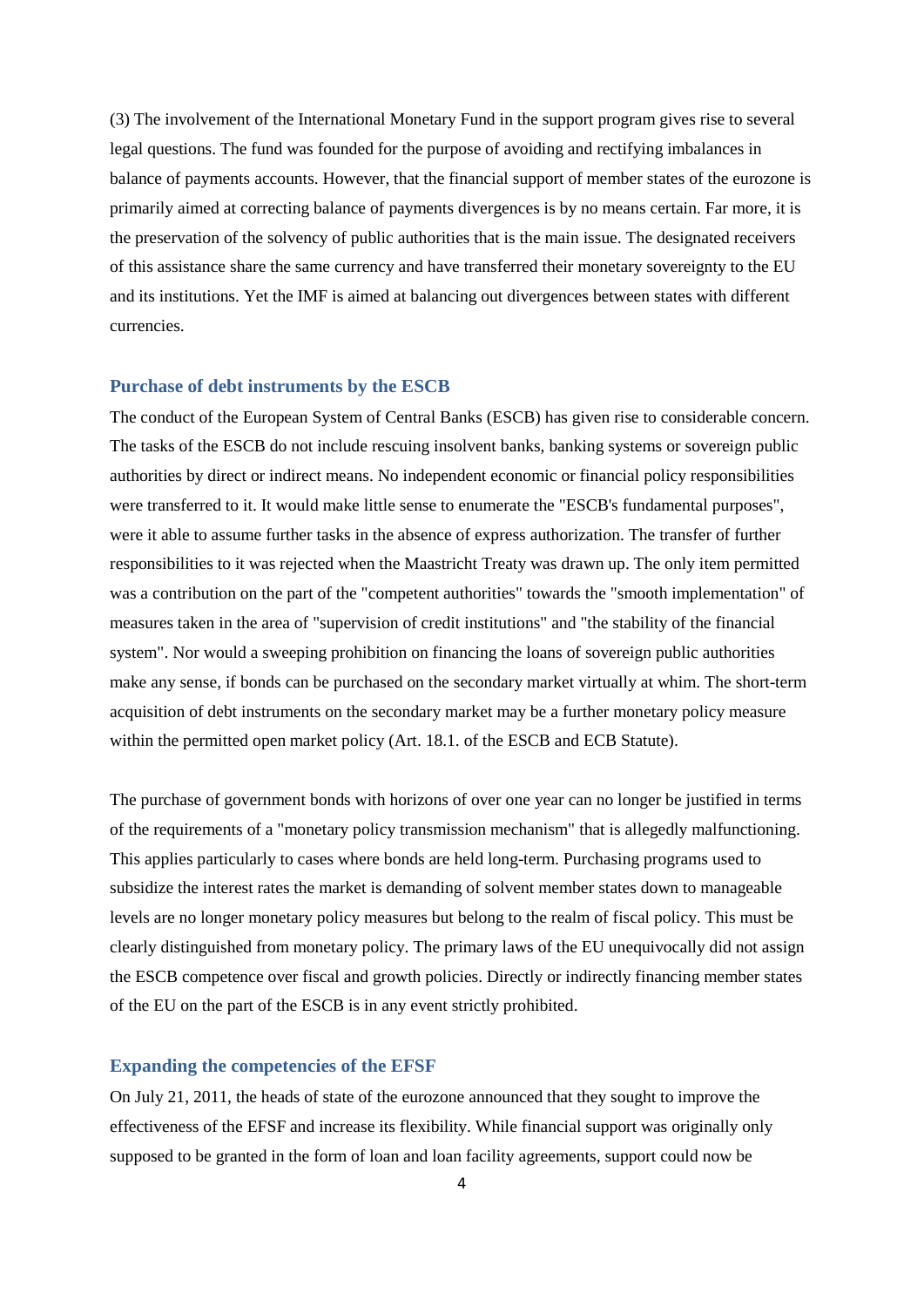provided in the form of inventory financing loans, lines of credit, loan commitments for recapitalizing financial institutions on the part of the member states in question and, in particular, by purchasing bonds on the primary and secondary markets. Interventions in the secondary market were only supposed to be carried out on the basis of ECB analysis, which was to previously confirm the existence of extraordinary market conditions and risks to financial stability. The scope of guarantees was at the same time raised to EUR 780 bn. This was intended to bring the amount actually available to EUR 440 bn. At the same time, interest rates were lowered for receiver countries and the assistances' terms to maturity were extended.

#### **Permanent support mechanism**

In the course of 2011, work was initiated to create a permanent European Stabilizing Mechanism (ESM). In July of 2011, the Council of economics and finance ministers of the eurozone signed a framework agreement for a new, permanent stabilizing mechanism meant to succeed both the EFSM and the EFSF. It was intended to enter into effect in mid-2013, upon expiry of the temporary assistance mechanisms. At a meeting of the European Council on December 9, 2011, it was decided that the initiative would enter into force earlier, in July of 2012. At the same time, mainly at the request of Germany, an attempt was made towards adopting more effective regulation for imposing permanently sound financial policies among member states in EU primary laws. This attempt failed since the United Kingdom refused to go along with the required amendments to EU treaties. Instead, the heads of state of the eurozone agreed at the meeting of the European Council on December 9, 2011, to establish regulations along those lines in a separate, international treaty. Currently two treaties on the provision of assistance to member states of the EU are in the final stages of consultation and implementation in the wake of that meeting:

- a treaty to create a European Stabilizing Mechanism (ESM) for coping with crises, and
- a fiscal policy treaty (the "new fiscal compact"), primarily for prevention of crises

#### **A permanent European Stabilizing Mechanism (ESM)**

The German Bundestag has already approved the framework agreement of July 11, 2011, by means of the "Act Concerning the Giving of Guarantees within the Framework of a European Stabilization Mechanism."

#### **Most important components of the regulations:**

- A permanent stability mechanism, the ESM, is set up as an international financial institution.
- It is headed by a Board of Governors consisting of the finance ministers of the euro group and/or members of national governments of member states in charge of the finances.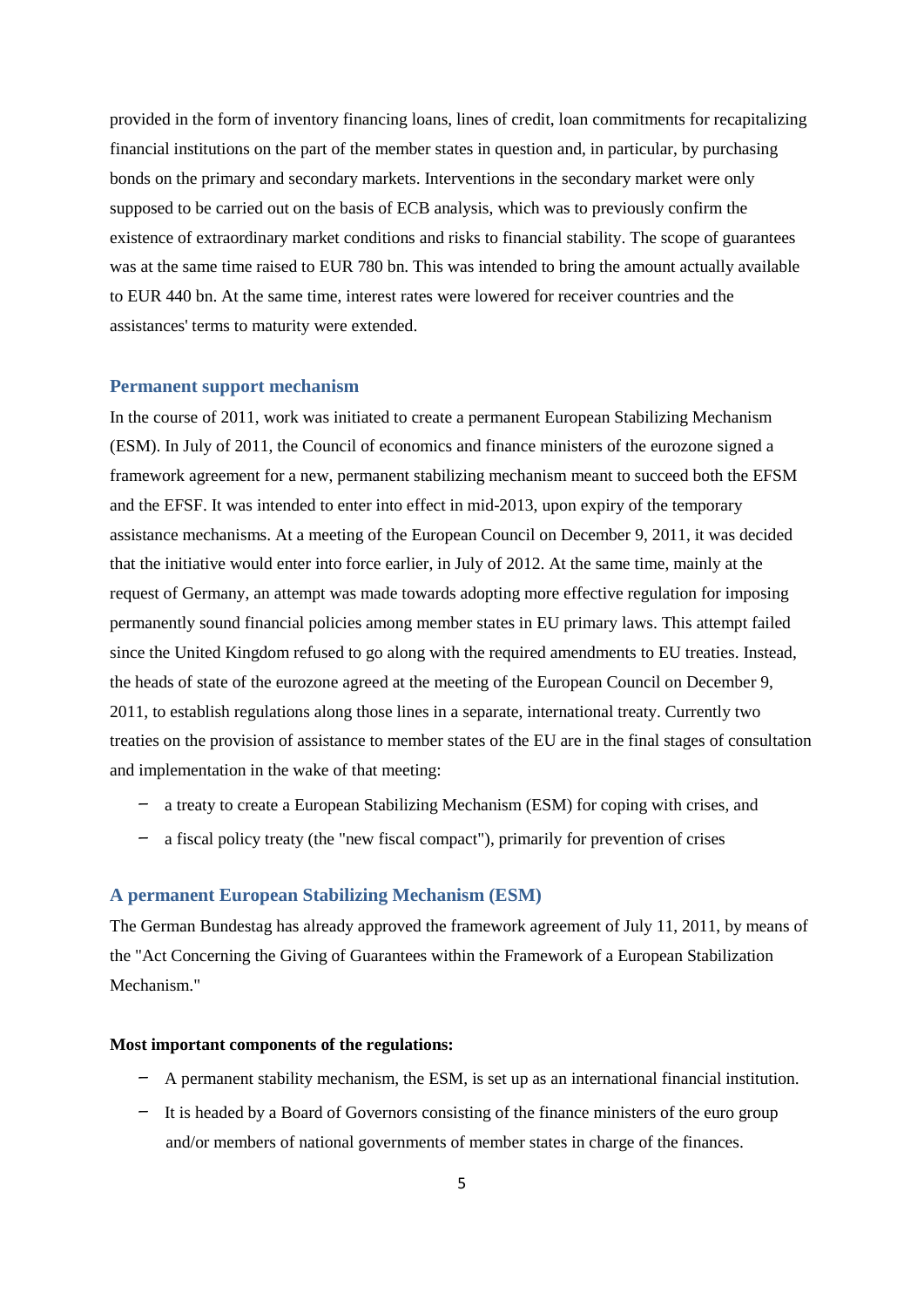- Unanimous agreement is required for assistance to be granted.
- The ESM has EUR 700 bn at its disposal. Of the latter amount EUR 80 bn are to be paid in immediately.
- The respective shares of the member states are once again a function of the capital share of the central banks of those states in the ECB. There is a special provision for member states with below-average economic capabilities. This means that, unlike the EFSF, the institution will be able to dispose of its own capital.
- The Board of Governors may decide on a capital increase at any time, but only on the condition of mutual agreement. According to IMF procedure, the interest rate is to be one percentage point higher than the funding costs of the ESM, after three years it will be raised to two percentage points. The ESM is to enjoy seniority status over other creditors, subordinate only to the IMF.
- Identically worded collective action clauses (rules for adapting bonds with a supermajority of bond holders) are to be added to the terms and conditions of all bonds of eurozone states with terms to maturity of over three years. This is intended to garner the participation of private creditors in the burdens of debt restructuring.
- Assistance is only to be granted under strict conditions.
- The ESM should be able to take on bonds.
- The ESM should be allowed to acquire the bonds of member states in the primary markets.
- Losses on the part of the ESM are initially to be borne by the institution itself, first from the capital paid in and then later by participating member states on a pro-rata basis according to their shares.

The German Bundesbank welcomed the establishment of a mechanism as a last resort for warding off existential financial crises. However, three points must be observed: First, the assistance payments must be bound to strict economic and financial policy restrictions; second, interest rates must be reasonable; and third, the involvement of credible private creditors in the event of a state bankruptcy or default. The decisions of July21, 2011, however, are in violation of these requirements. They imply another important step towards joint liability and less disciplining on the part of the capital markets, without noticeably enhancing options for control and influence on national financial policy by contrast.

On December 9, 2011, eurozone heads of state agreed to make the following amendments:

– Participation of the private sector, by means of inserting standardized and identical collective action clauses in the terms and conditions of government bonds